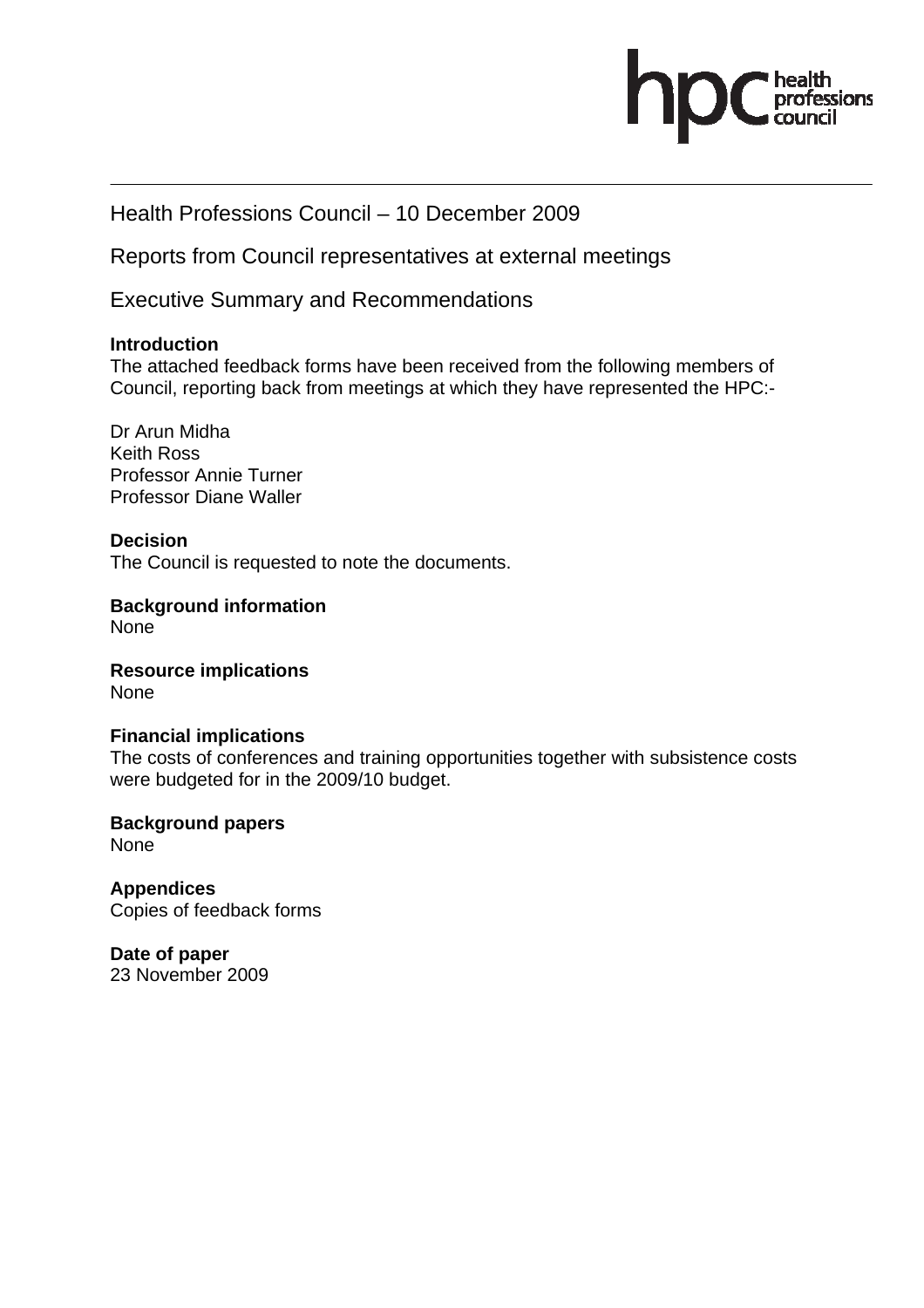| <b>Name of Council Member</b>   | <b>Annie Turner</b>                                                |
|---------------------------------|--------------------------------------------------------------------|
| <b>Title of event</b>           | <b>Council of the College of</b><br><b>Occupational Therapists</b> |
| Date of event                   | 13 <sup>th</sup> October 2009                                      |
| Approximate attendance at event | 30                                                                 |

#### **Issues of Relevance to HPC**

I presented my reports to Council. The following issues were raised in relation to HPC activities:

- Concern was raised amongst Council members about the high level of OT registrants still to renew their registration just 2 weeks before the cut off date. There was debate about raising awareness amongst OTs that the responsibility for remaining on the register rests with the individual;
- Julia Scott, Chief executive of COT, reported that CHRE was concerned about the apparent growth in numbers of professions potentially being regulated by HPC. There was debate about the importance of all professions needing to fulfil existing gateway standards for entry despite government desires for regulation;
- I listened to a debate around the Council's position about BAOT members being 'not in good standing' in relation to striking off by HPC but not initially for other sanctions. It was noted that all OT registrants who had been struck off in the last 5 years were not BAOT/COT members – this raised an interesting debate in relation to those registrants' engagement with professional standards, networks and agendas.

# **Key Decisions Taken**

• Only BAOT/COT members who had been struck off the HPC register would automatically be considered not in good standing with the professional body. Members who received other sanctions would. In principle, be supported by the professional body to improve their practice and remain in post where possible.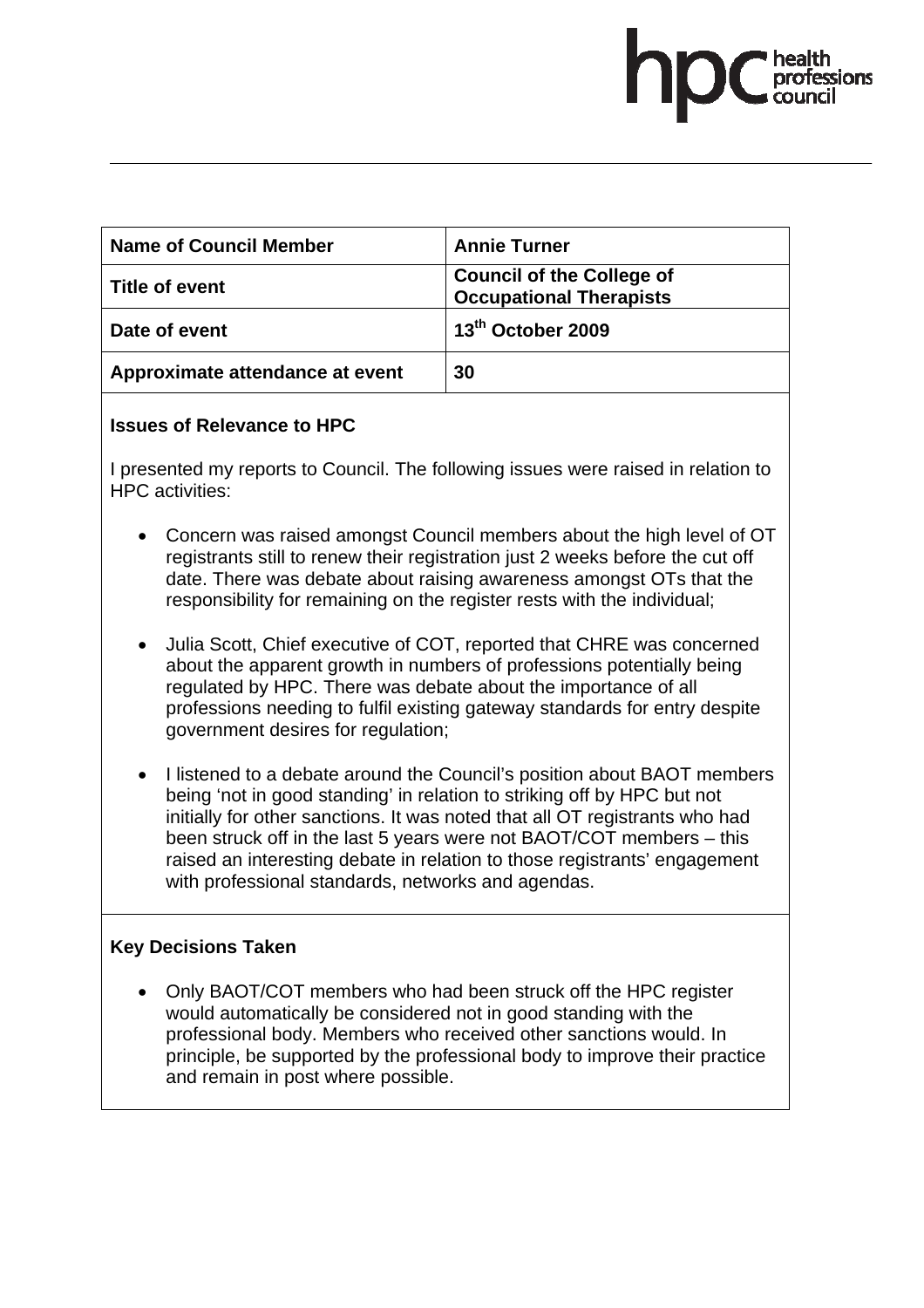| <b>Name of Council Member</b>             | <b>Arun Midha</b>                                                                      |
|-------------------------------------------|----------------------------------------------------------------------------------------|
| ∣ Title of event                          | Welsh Annual Conference - The NHS in Wales -<br>'Thinking forward, thinking different' |
| Date of event                             | 12 <sup>th</sup> and 13 <sup>th</sup> November 2009                                    |
| <b>Approximate attendance</b><br>at event | $100 +$                                                                                |

#### **Issues of Relevance to HPC**

The themes of the conference were recognition that there was now an impetus in Wales to make health services in Wales more community-based and primary care focused and the need to restructure services around outcomes of citizens.

The conference was addressed by amongst others the First Minister, Mr Rhodri Morgan, the Health and Social Services Minister, Mrs Edwina Hart, and the Chief Executive of the NHS in Wales, Mr Paul Williams. There were a number of presentations providing examples of how services in primary, secondary, local government and voluntary sectors were becoming more closely aligned to deliver more effective services for the citizens of Wales. One significant contribution was from Professor Scott Greer of University of Michigan who provided a critique of the diverging health and social care systems amongst the nations10 years on from devolution.

I attended the workshop on 'The Generalist and the New Specialist – Sustainable care in the Community' Interestingly, the role of the professions under the HPC was highlighted as an opportunity to deliver effective care to vulnerable communities and ensure unnecessary admission into hospital.

In terms of HPC, it might be helpful to consider how best to participate in and also influence these emerging developments in Wales. Perhaps HPC could explore further the pros and cons of establishing a presence in Wales given the diverging nature of health and social care delivery across the UK as a result of devolution.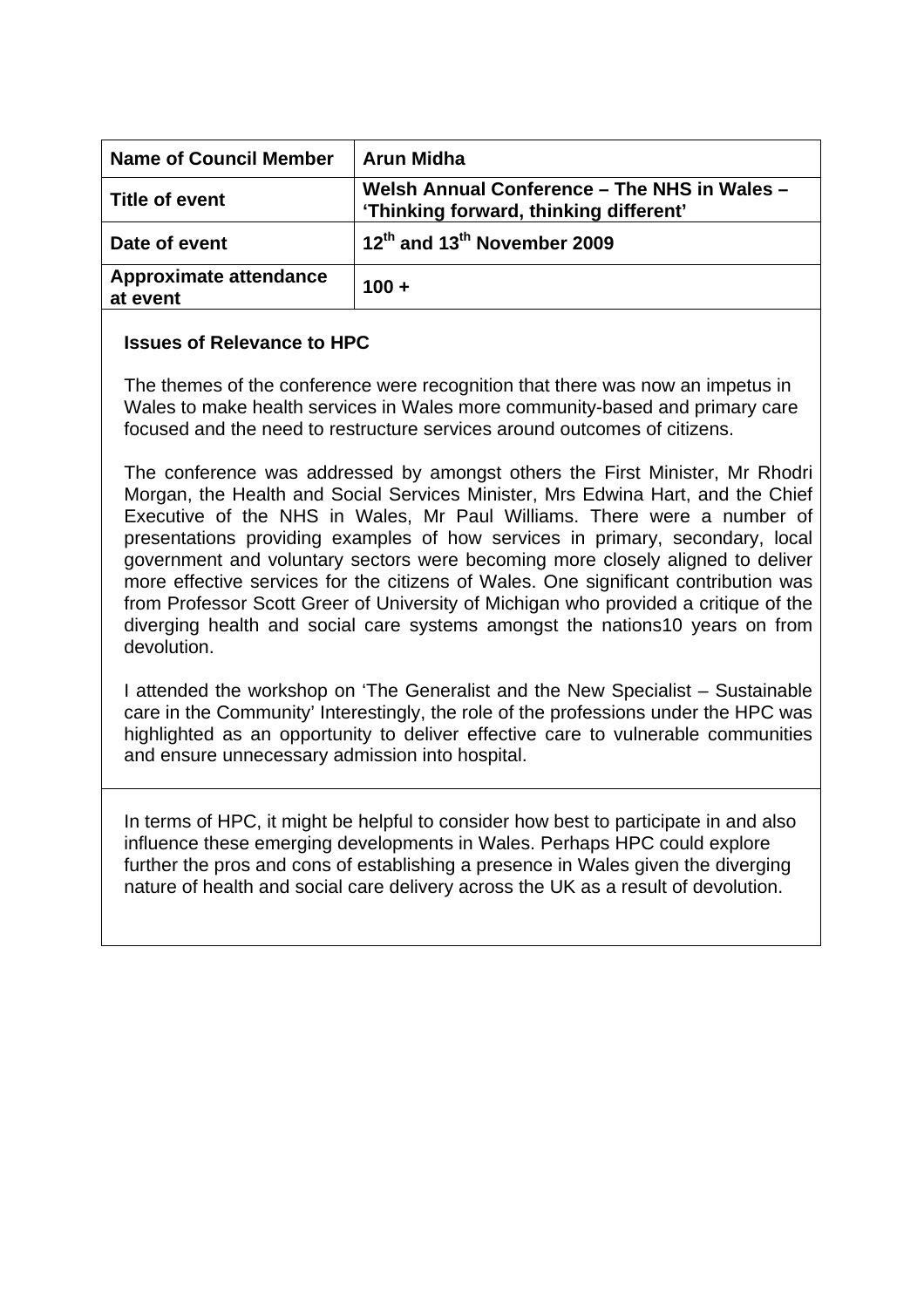| <b>Name of Council Member</b>   | <b>Diane Waller</b>                                             |
|---------------------------------|-----------------------------------------------------------------|
| Title of event                  | <b>Savoy Partnership: Psychological</b><br>therapies in the NHS |
| Date of event                   | 26-27 November 2009                                             |
| Approximate attendance at event | 300-400 (varied on day)                                         |

# **Issues of Relevance to HPC:**

The Savoy Partnership brings together a wide range of professional bodies for psychology, psychotherapy and counselling and the arts therapies, as well as stakeholders from NHS, voluntary sector, social services, service users and service user representatives (like Mind, etc).

The government's agenda for the psychological therapies (eg IAPT, Skills for Health, regulation, New Ways of Working) were a stimulus for these conferences, this being the 3<sup>rd</sup>.

Regulation continued to be a hot issue, though there seemed to be a better understanding of the differences between the different projects. I gave a short presentation in a symposium chaired by Roslyn Hope of IAPT: A Brave New Workforce: expanding choice, improving quality where colleagues from the above projects also spoke including Lord Alderdice as chair of the SfH national occupational standards reference group. The SfH work is completed, with overall support from the professions, with launch planned for 10 March.

There was a mix of formal presentations and workshops, and some debates across the two days. Andy Burnham as Sec of State for Health presented in a session entitled: Resilience, Recovery and new horizons: IAPT, our statement of intent and outlook towards 2011. Andy Burnham pledged his support for the IAPT project and for improvements in mental health services. Professor Glenys Parry gave a summary of the IAPT pilot projects from Doncaster and Newham; Professor Peter Fonagy chaired a panel of international experts on ways of measuring outcomes.

There was much discussion throughout the two days about 'what is evidence' and strong resistance to seeing random control trials as only evidence worth collecting in psychological therapies.

I spent much time talking to individuals about regulation, about the work of the PLG and responding to continuing anxieties but happily many people expressed that they were in support of HPC now they knew more. Several PLG professional members were present which was extremely useful and positive.

It was good that HPC had information desks on both days which were very busy, especially in the break times. Thanks to Michael Guthrie for help with my presentation.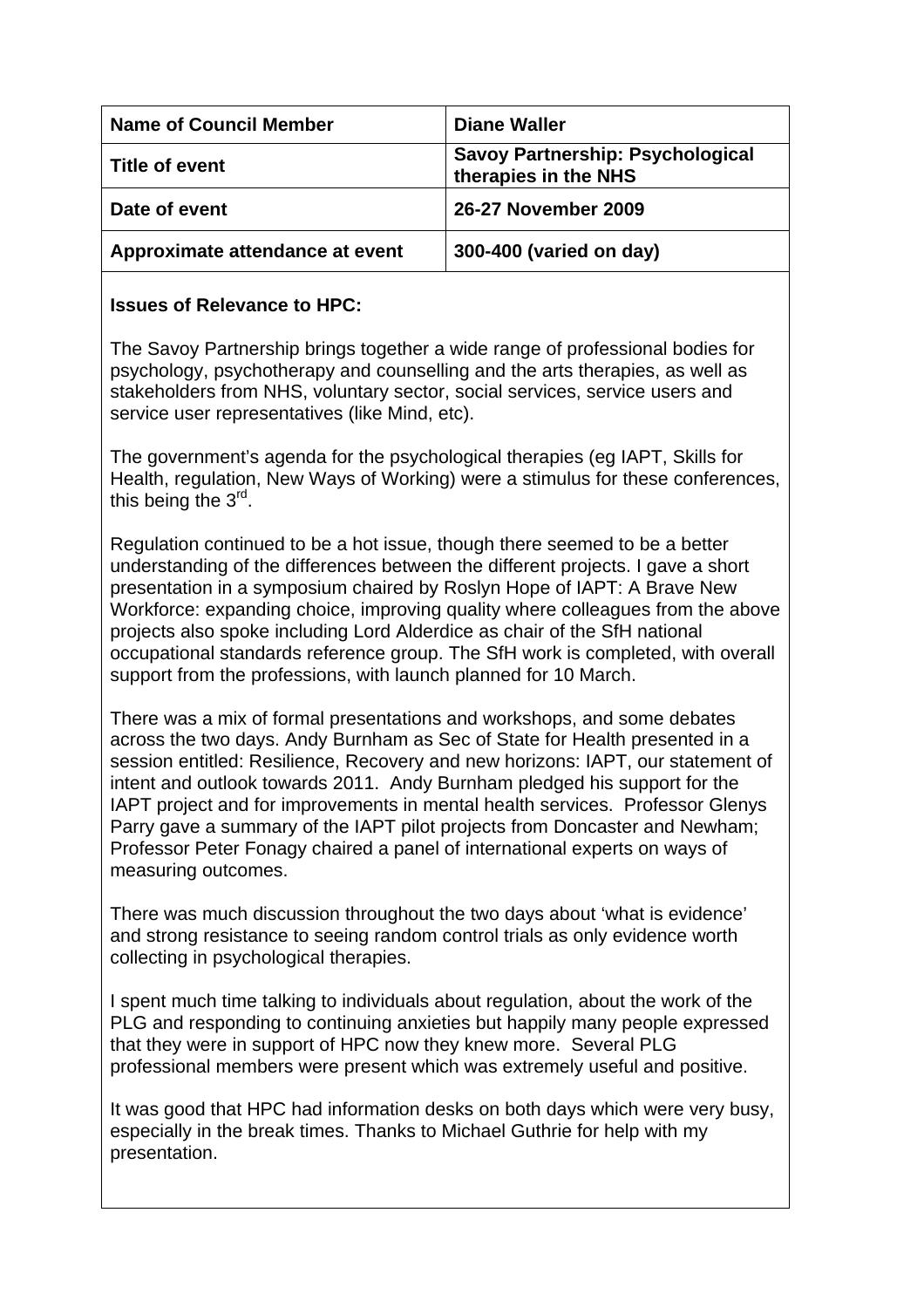## **Key Decisions Taken**

No specific decisions but ongoing process of information giving is absolutely necessary as there is still much anxiety and sometimes outright hostility about HPC as a regulator of psychotherapy and counselling. This is apart from practitioners who do not agree with statutory regulation of these professions at all. A lot of this concern does seem to revolve around the so-called 'medical model' that HPC is supposed to favour; concerns about fitness to practice and worries over lack of understanding about the subtleties of therapeutic relationships; and the issue about whether there is one, or two professions – counselling and psychotherapy (though from discussion with people concerned it seemed there was a strong will to sort this out amicably).

It is clear that terms like Standards of Proficiency and Threshold levels are very confusing to most people. This leads to worries that (a) HPC will be telling practitioners how they should practice, what modality to use and oblige them to use a 'medical model' etc and (b) HPC will either lower standards or conversely raise them in order to exclude a lot of people.

There are still concerns that the IAPT project will lead to only NICE approved therapies being commissioned and a correlation is erroneously made between this anxiety and regulation itself.

It was reassuring to hear Andy Burnham give a firm commitment to the psychological therapies.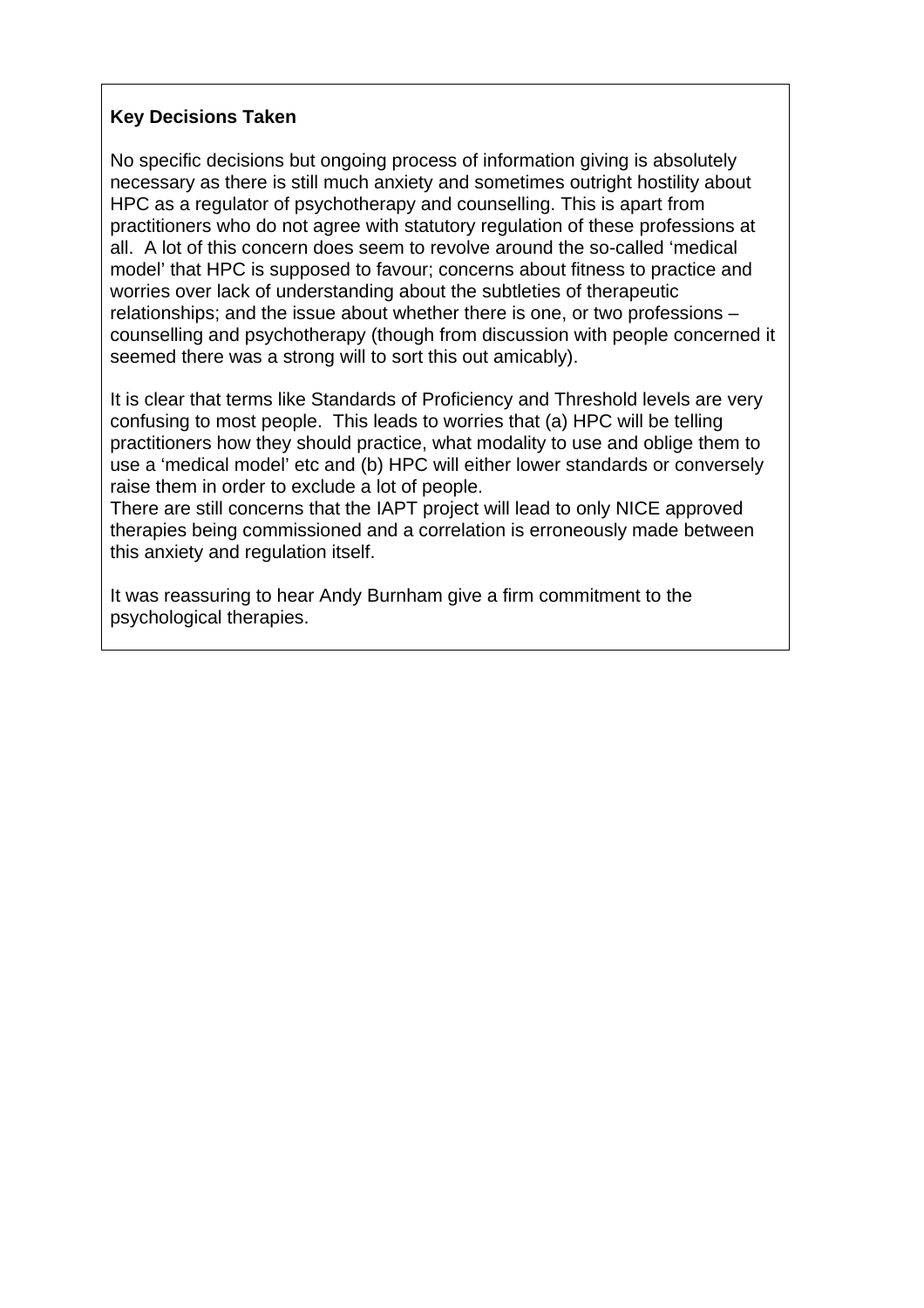| <b>Name of Council Member</b>   | <b>Arun Midha</b>                    |
|---------------------------------|--------------------------------------|
| Title of event                  | <b>HPC Employers' event, Cardiff</b> |
| Date of event                   | 26 <sup>th</sup> November 2009       |
| Approximate attendance at event | $50+$                                |

This provided an extremely helpful learning opportunity to understand how HPC delivers its Employers' events.

I thought we attracted a sizeable audience and the questions and particularly the discussion in the breakout session demonstrated a genuine interest on the part of the attendees to learn more about HPC in general and HPC procedures in particular. I thought also that HPC colleagues delivered their presentations and handled the Q&A in the morning session in a thoroughly professional and expert manner.

The idea of enabling delegates to attend both workshops covering Fitness to practice and CPD was very sensible and the opportunity to work through case studies in the FtP workshop generated much discussion focusing on issues of significant relevance to employers.

I wonder whether there might be opportunities for HPC to target meetings that are regularly held in Wales to disseminate information to relevant groups. As an example, the HR directors of LHBs across Wales meet on a monthly basis as do Chief Executives. They often attach training sessions to these meetings and maybe it would be advantageous to offer these groups bespoke sessions. HPC would cover senior HR/CEs across Wales in one go which might prove useful.